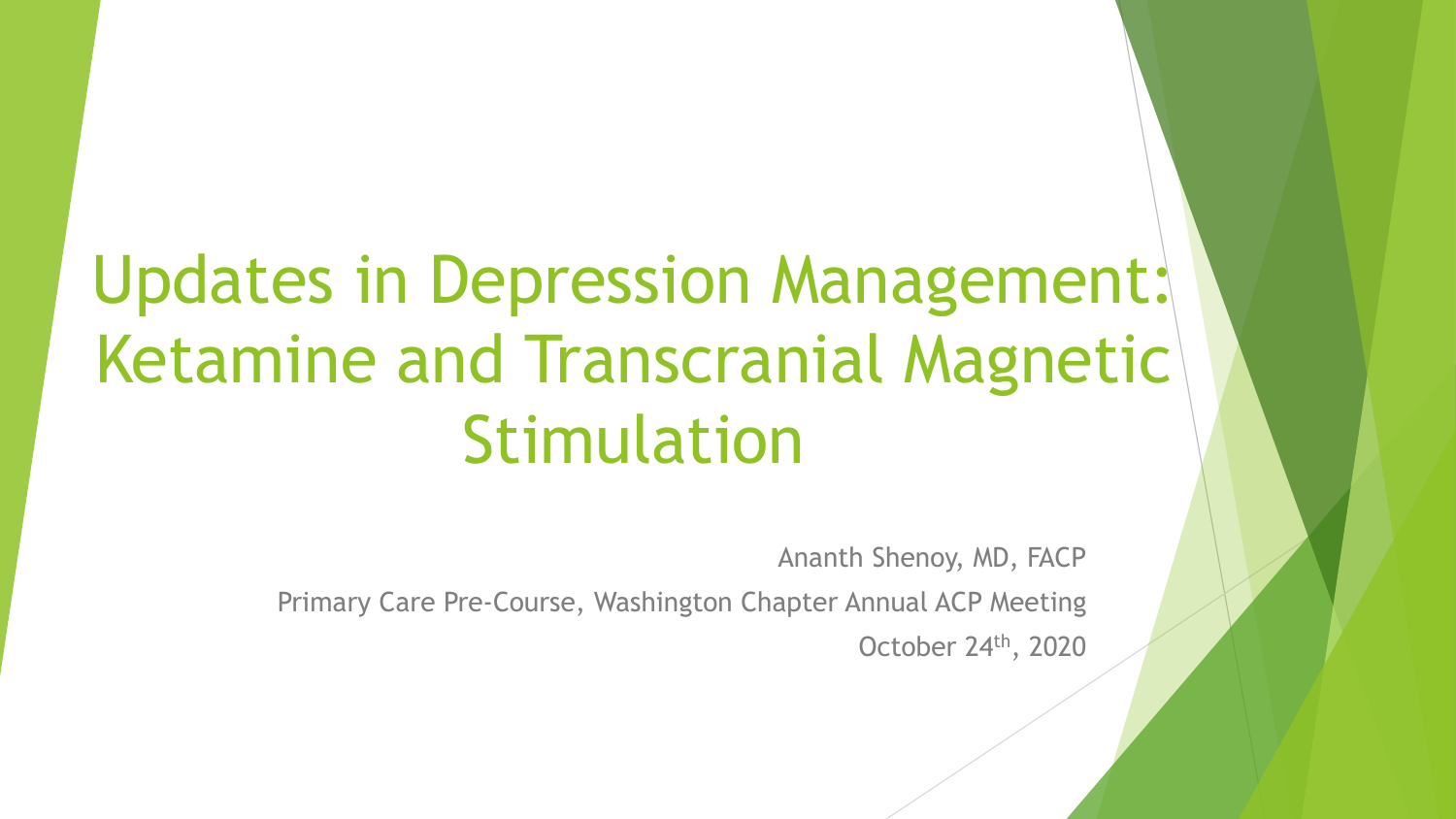# Updates in Treatment Resistant Depression

- $\blacktriangleright$  No financial disclosures. Will discuss off label use of ketamine
- Ketamine and Esketamine
- **Repetitive Transcranial Magnetic Stimulation (rTMS)**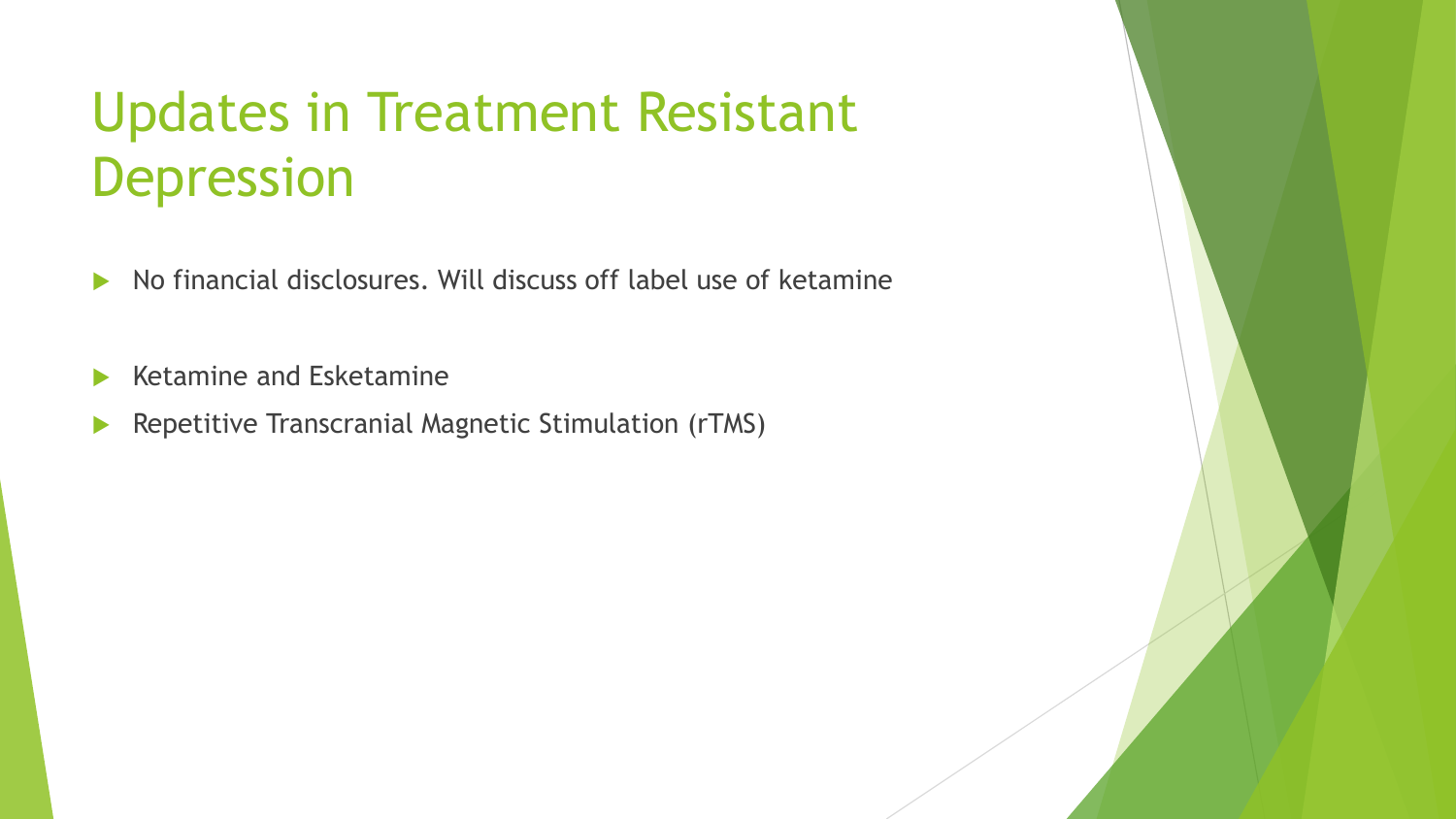## Case 1

- ▶ 25F with history of unipolar vs bipolar depression, generalized anxiety disorder
	- Prior medication trials: **Amitriptyline, fluoxetine, sertraline, citalopram,** duloxetine, desvenlafaxine, mirtazapine
	- History of suicide attempt via overdose, questionable prior manic episode, **cannabis dependency**
	- ▶ Current medications: Clonazepam prn, quetiapine
	- ▶ Unable to see prior Psychiatrist due to insurance coverage
- She asks you about Ketamine!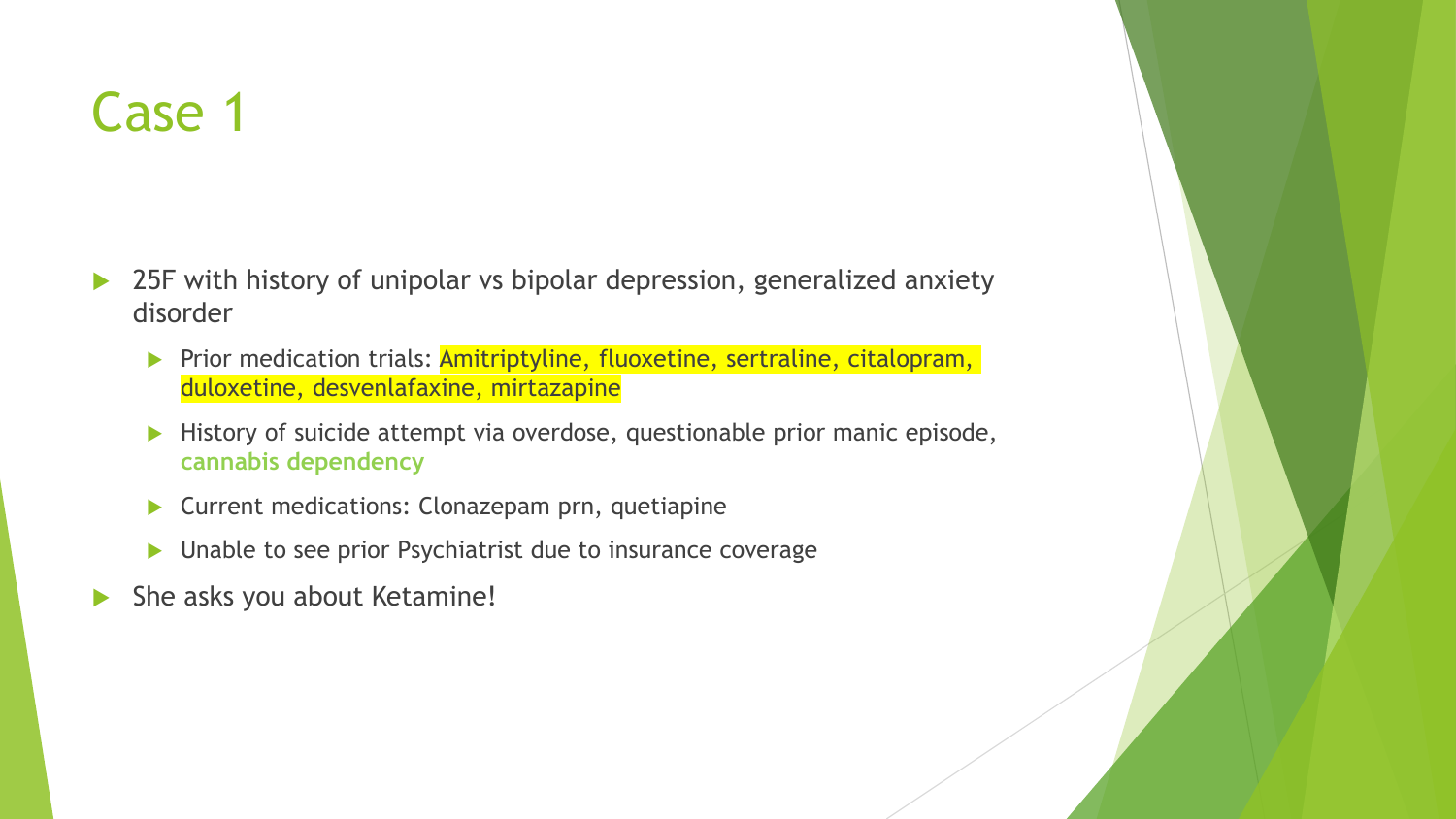### Ketamine

- Dissociative anesthetic, analgesic properties
- NMDA antagonist, Mu agonist, AMPA and mTOR pathways
- $\blacktriangleright$  Schedule III, abuse potential
- $\blacktriangleright$  Short half life, high first pass liver effect
- Routes for administration: **IV**, Nasal, Oral, IM
	- Administered in monitored environment
	- *Significantly lower dose than general anesthetic dosing*
- Racemic mixture Esketamine the S-enantiomer higher affinity
- Expensive \$\$\$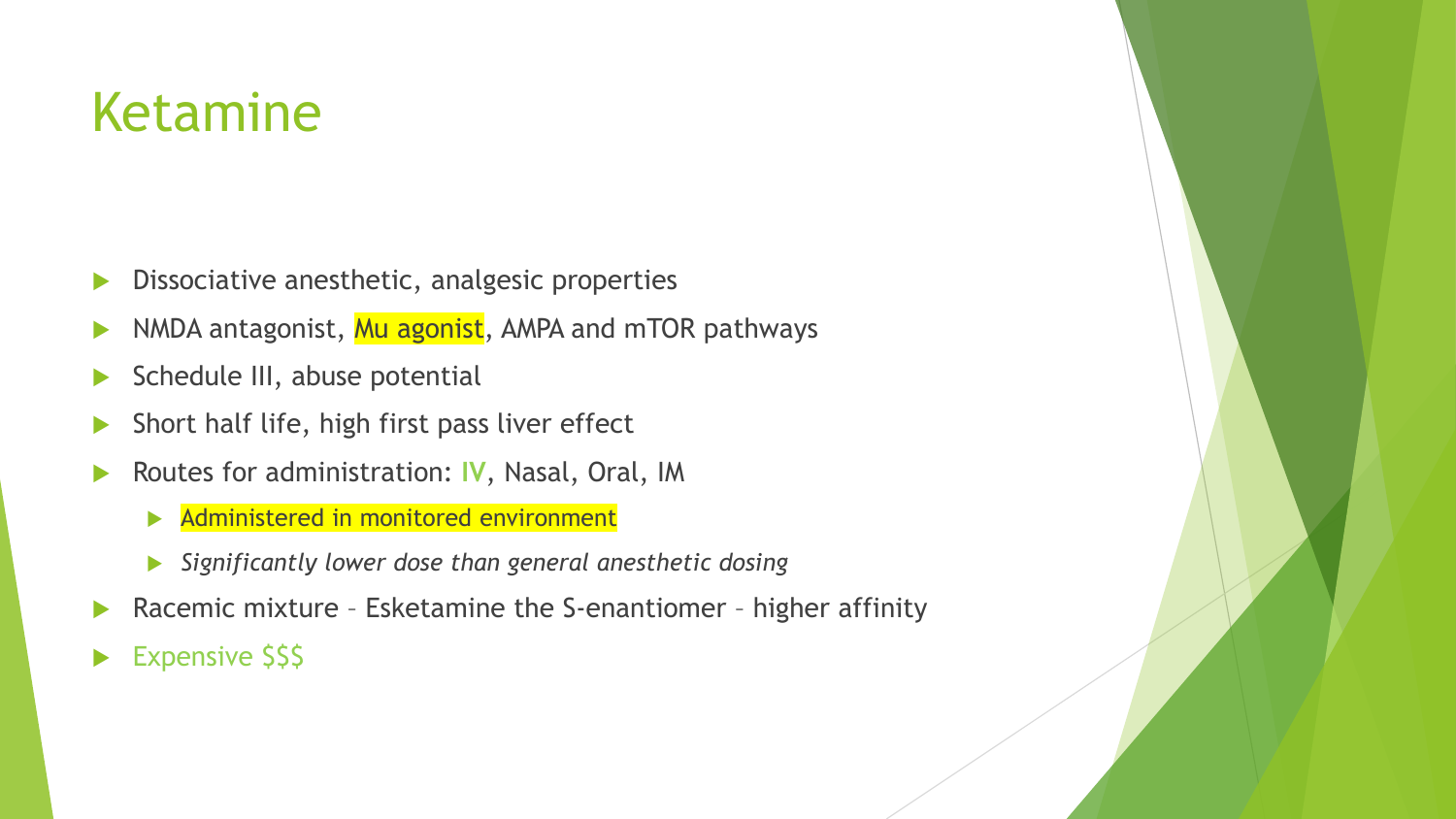### Ketamine and Esketamine

- Primarily compared to placebo in treatment resistant depression
- Variable quality of studies and sample sizes
- Significant improvement in depression scores *within hours to days*

**NNT 2-4** 

- Duration of improvement short (1-2 weeks)
- Side effects dose dependent
	- Short term: dissociation, sedation, hypertension, tachycardia, anxiety.
	- ▶ Long term: dependency, cognitive effects, cystitis
- Dosing 2-3 times week initially, then 2/week for maintenance
	- **Duration of treatment unclear** studies very short term (longest with follow up of 80 weeks)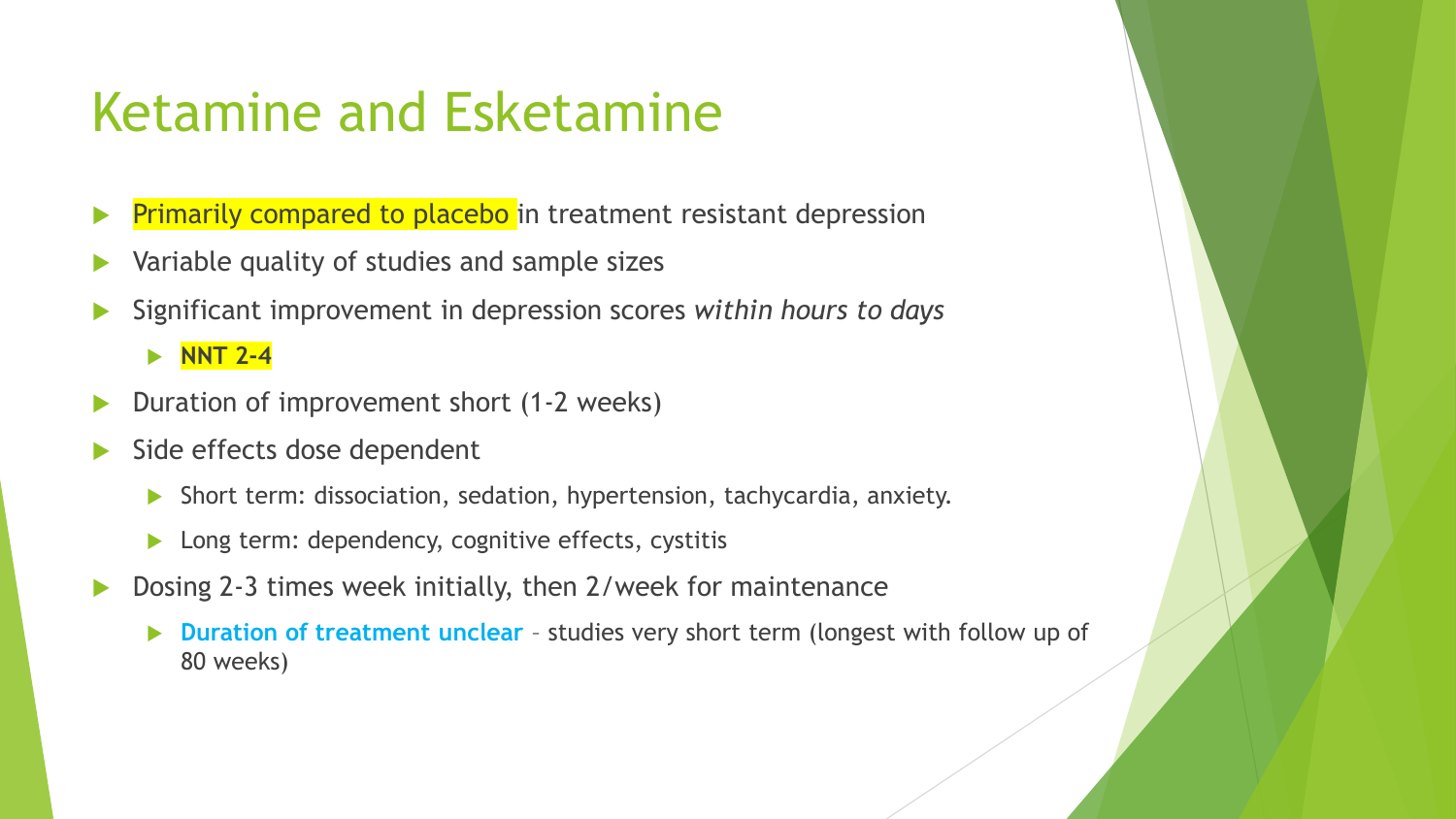#### Ketamine Trials



Positive in blue, negative in orange, outcomes at different time points

#### PMID: 31695324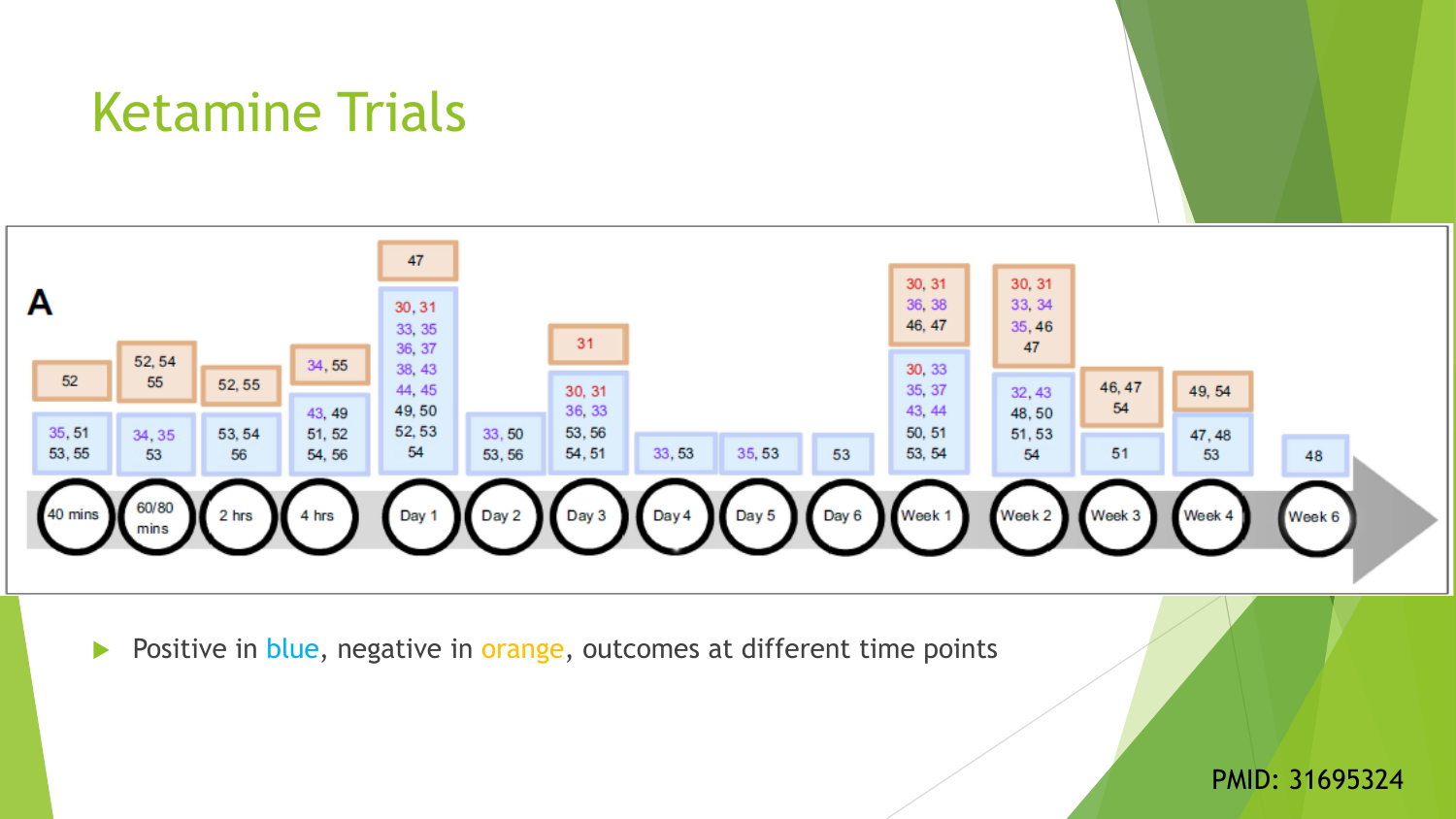#### Ketamine and esketamine

- Esketamine nasal administration FDA approved for treatment resistant depression, and depression with suicidality (Spravato)
	- Available through monitored clinic setting (REMS program)
- Ketamine use would be off label
	- Would need expertise, monitoring, likely IV administration
- **Likely out of pocket (\$\$\$)**
- Maybe a **bridge for severe depression and suicidality** while waiting for other pharmacotherapy to take effect
- Caution with history of substance dependency, other co-morbid behavioral health concerns or bipolar depression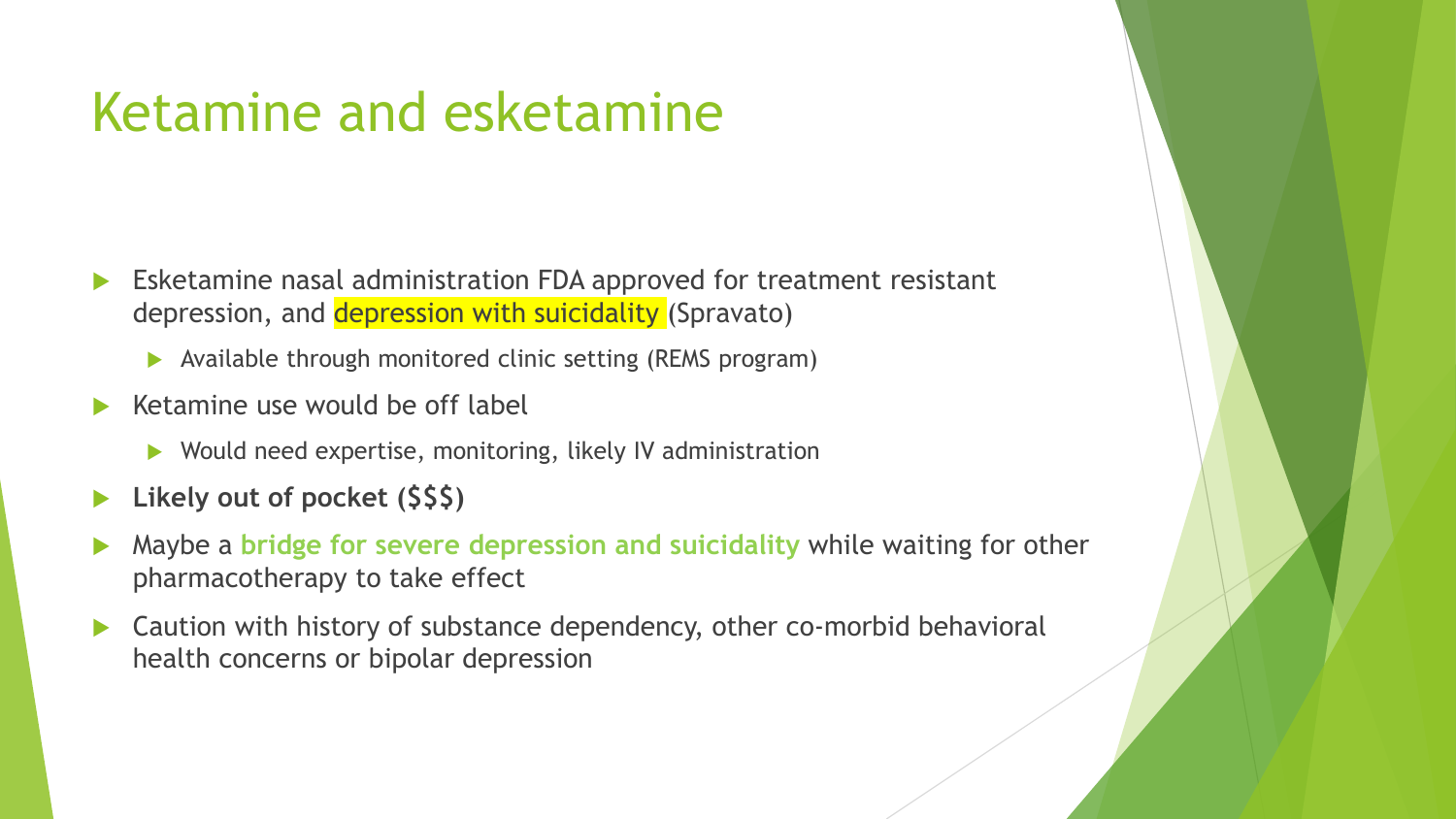# Transcranial Magnetic Stimulation (TMS)

- Magnetic fields are generated by the device (like focused MRI)
- These induce electric currents in the brain can target regions
	- ▶ Left dorsolateral prefrontal cortex
- Brief but repetitive bursts are applied
- Sessions ~30mins, several sessions per week for 1-2 months
- Measurable biochemical and physiologic changes in the brain
- Two FDA approved devices for repetitive TMS



https://www.brainsway.com/ www.mytransformations.com/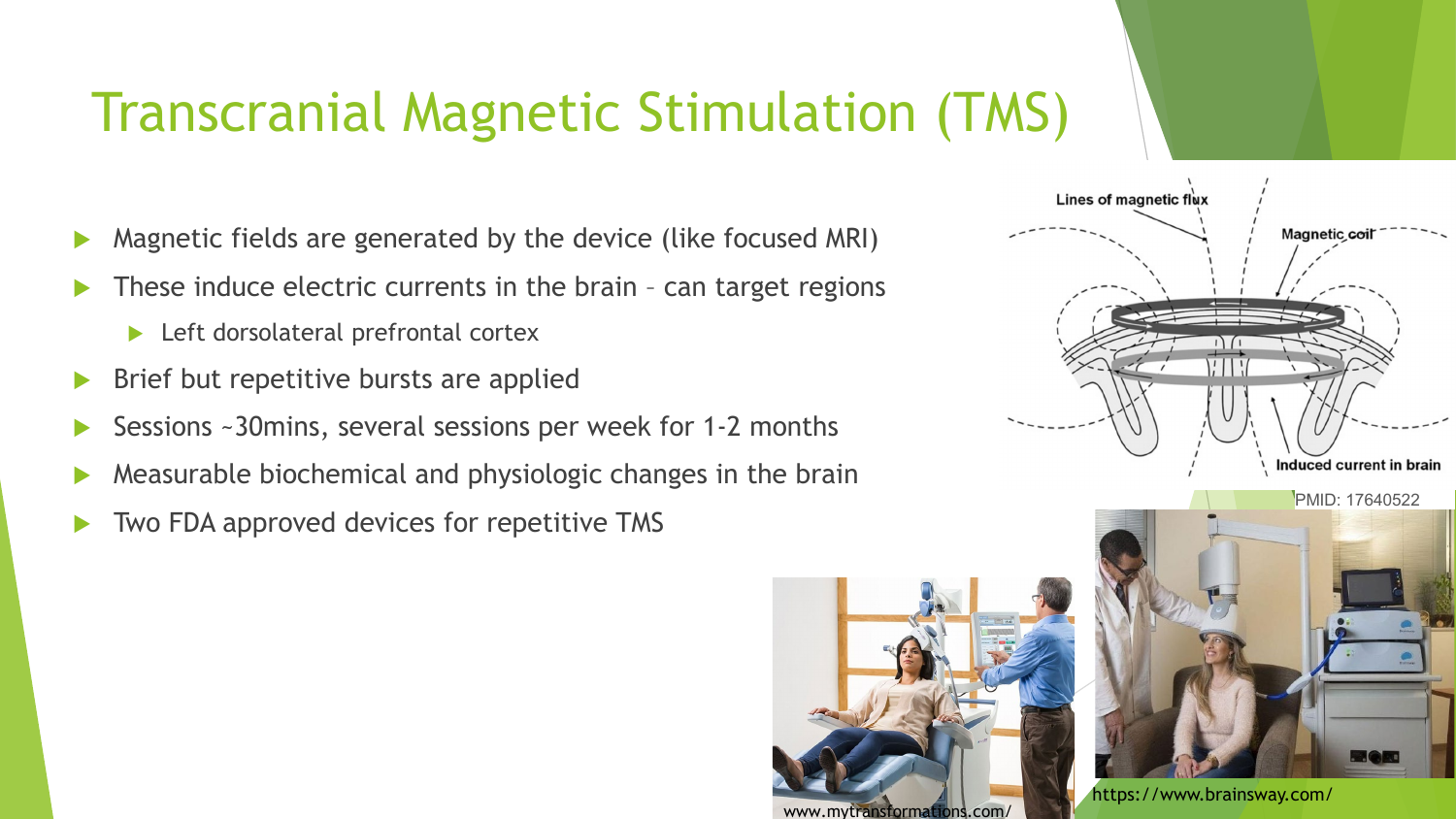### TMS

**Primary comparisons to sham treatments and** Electroconvulsive Therapy (ECT) in *treatment resistant depression*

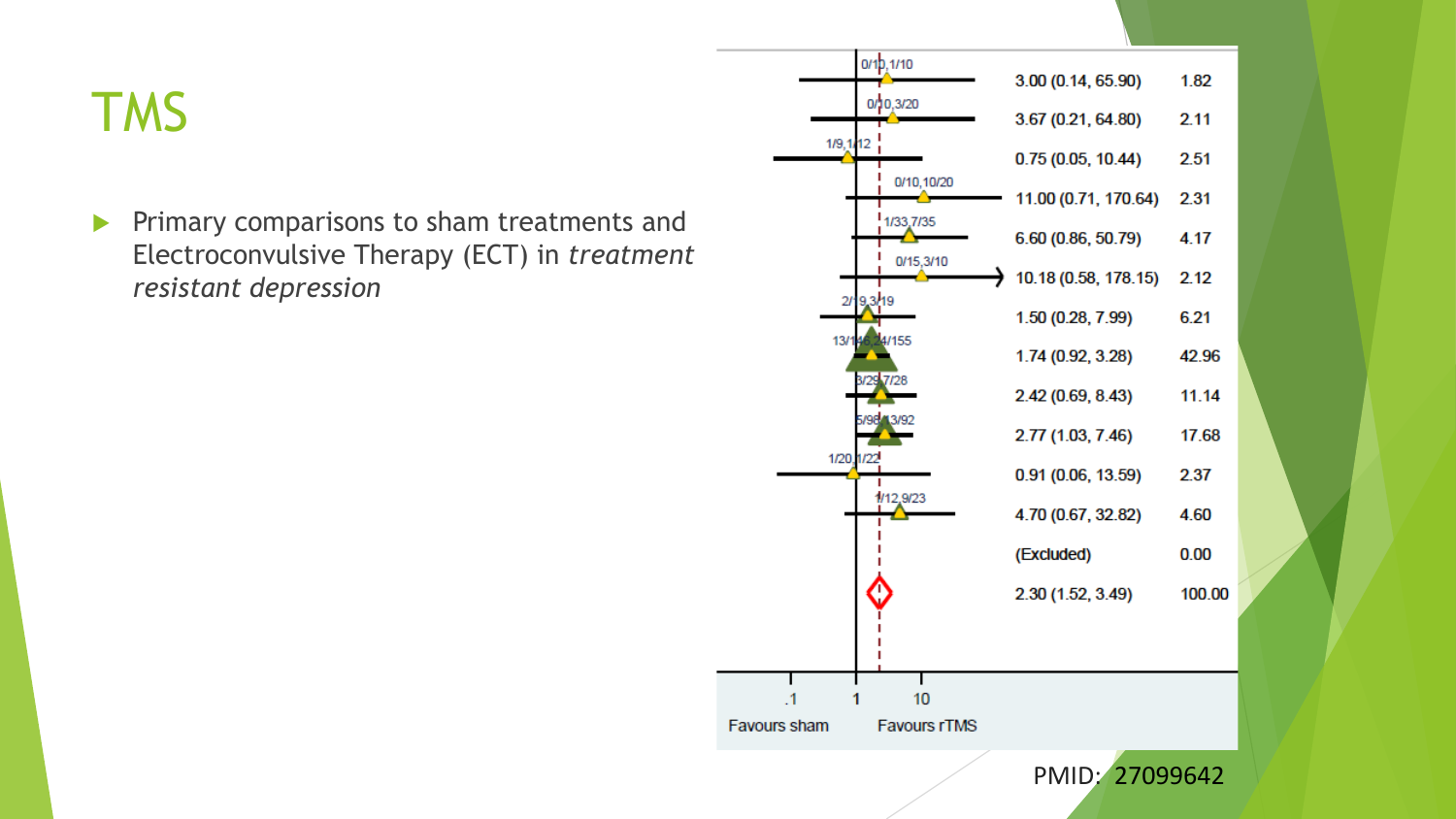#### TMS

- **Generally well tolerated, low risk of seizure (0.01%)** 
	- $\blacktriangleright$  Headaches, scalp pain, nausea, syncope
- **Primarily studied for short term use follow up weeks to months**
- Probably not as robust an effect as ECT, but still efficacious compared to sham

#### **NNT 5-10**

- Dedicated centers, insurance plans may cover
- $\blacktriangleright$  A role in treatment resistant depression
- **Same contraindications as MRIs** (implanted devices) and those at **risk for seizures**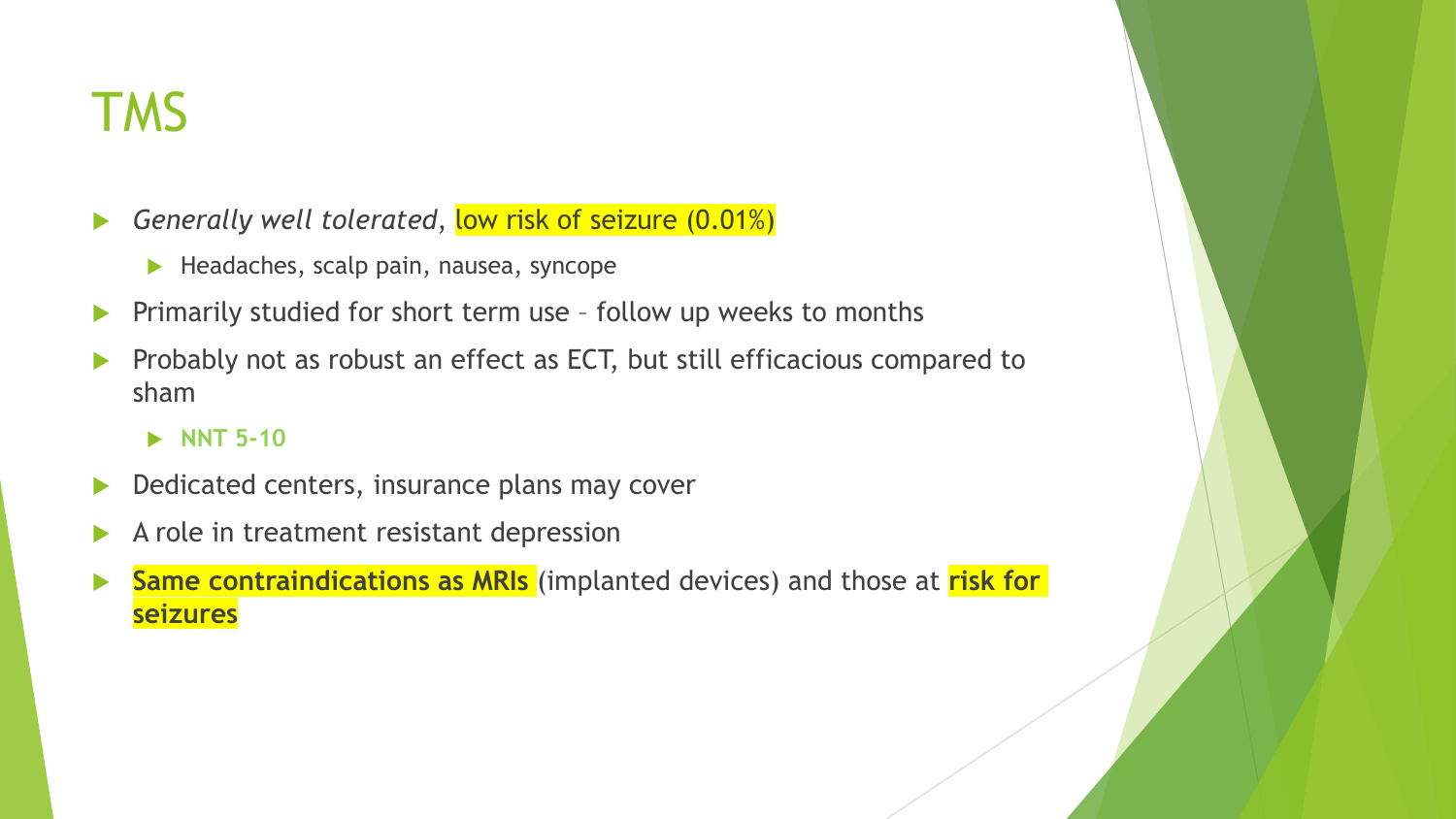# Summary

- **Depay 19 Deptions for unipolar depression** 
	- Ketamine and Esketamine for **acute** symptoms, **maybe as bridge to another pharmacologic agent**
	- ▶ TMS as another option for resistant depression, compare to ECT => less barriers than ECT

Questions?

[Ananth.Shenoy@VirginiaMason.org](mailto:Ananth.Shenoy@VirginiaMason.org)